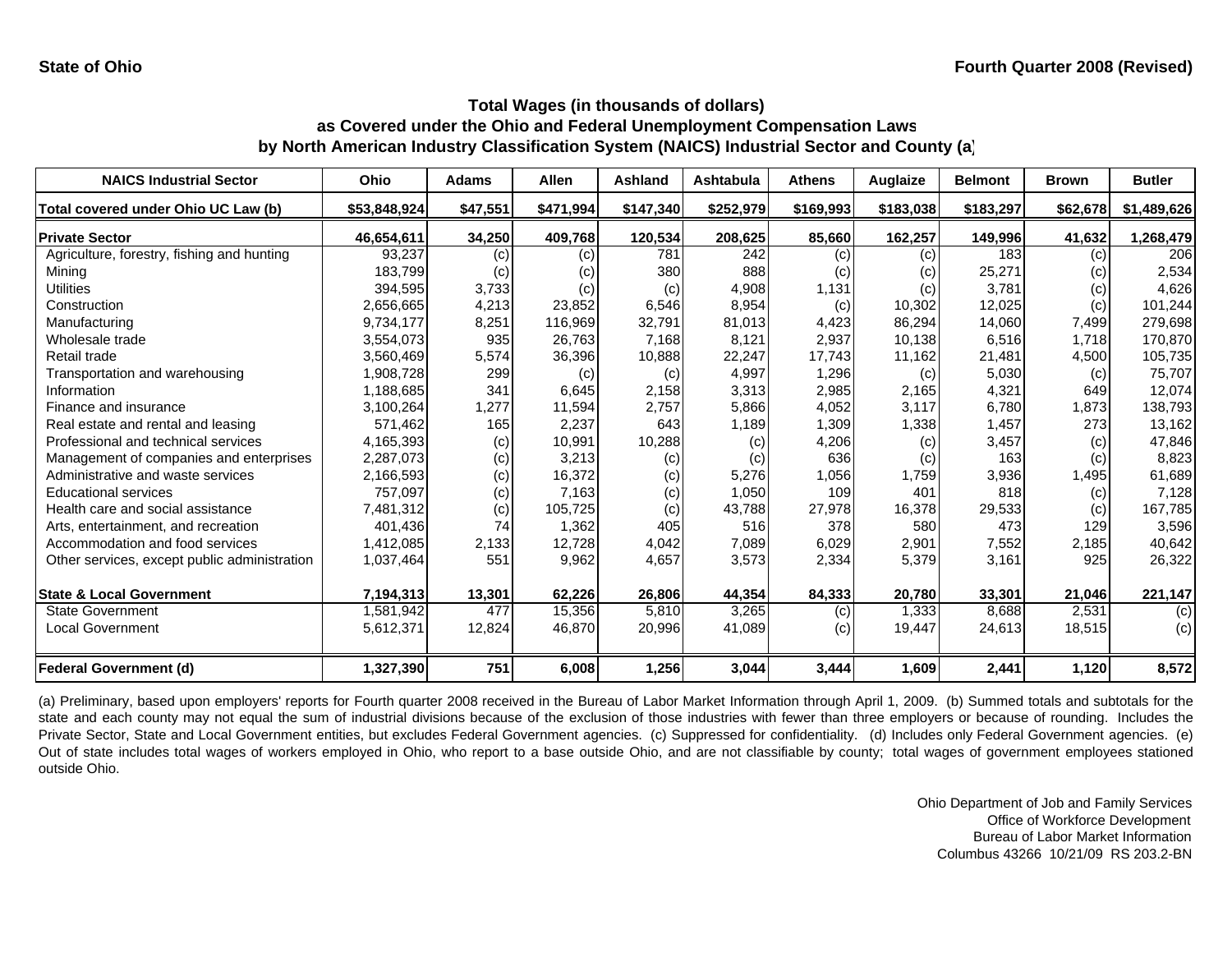| <b>NAICS Industrial Sector</b>               | Carroll  | Champaign | <b>Clark</b> | <b>Clermont</b> | <b>Clinton</b> | Columbiana | <b>Coshocton</b> | Crawford  | Cuyahoga    | <b>Darke</b> |
|----------------------------------------------|----------|-----------|--------------|-----------------|----------------|------------|------------------|-----------|-------------|--------------|
| Total covered under Ohio UC Law (b)          | \$42,189 | \$91,636  | \$431,085    | \$516,505       | \$261,395      | \$240,687  | \$94,525         | \$106,579 | \$8,460,094 | \$145,646    |
| <b>Private Sector</b>                        | 34,039   | 74,631    | 369,026      | 441,092         | 229,130        | 202,090    | 81,390           | 88,462    | 7,449,903   | 126,712      |
| Agriculture, forestry, fishing and hunting   | (c)      | (c)       | 3,665        | (c)             | 67             | 796        | 437              | (c)       | 1.277       | (c)          |
| Mining                                       | (c)      | (c)       | 413          | (c)             | 253            | 3,221      | 2,676            | (c)       | 4,951       | (c)          |
| Utilities                                    | 711      | (c)       | (c)          | 9,502           | (c)            | 2,299      | 7,557            | (c)       | 31,551      | 844          |
| Construction                                 | 1,816    | 2,987     | 13,243       | 31,648          | 2,123          | 9,850      | 2,070            | 3,448     | 321,907     | 11,871       |
| Manufacturing                                | 12,201   | 40,575    | 87,155       | 66,965          | 45,617         | 62,748     | 31,520           | 34,524    | 1,162,182   | 42,031       |
| Wholesale trade                              | 1,192    | 3,332     | (c)          | 42,124          | (c)            | 11,067     | 1,765            | 5,622     | 626,065     | 7,706        |
| Retail trade                                 | 4,732    | 6,412     | 34,041       | 59,866          | 10,655         | 22,297     | 6,221            | 7,397     | 423,001     | 10,406       |
| Transportation and warehousing               | 2,469    | (c)       | 28,841       | 17,635          | 122,184        | 9,332      | 2,208            | (c)       | 238,362     | 9,559        |
| Information                                  | 385      | 841       | 3,078        | 21,746          | 2,735          | 1,572      | 843              | 681       | 226,016     | 865          |
| Finance and insurance                        | 505      | 2,159     | 22,075       | 49,899          | 5,977          | 6,480      | 2,027            | 6,158     | 747,313     | 7,035        |
| Real estate and rental and leasing           | 240      | 456       | 3,065        | 6,938           | 1,064          | 1,148      | 369              | 397       | 137,558     | 703          |
| Professional and technical services          | (c)      | (c)       | 11,994       | 28,125          | 2,328          | 5,141      | 1,612            | 3,825     | 857,379     | (c)          |
| Management of companies and enterprises      | (c)      | (c)       | 12,985       | 4,138           | 2,490          | 482        | 283              | (c)       | 341,085     | (c)          |
| Administrative and waste services            | 729      | 913       | 10,228       | 14,493          | 2,669          | 9,422      | 5,047            | (c)       | 341,981     | 3,456        |
| <b>Educational services</b>                  | (c)      | (c)       | 7,695        | 2,652           | (c)            | 1,604      | (c)              | (c)       | 185,126     | 234          |
| Health care and social assistance            | (c)      | (c)       | 74,448       | 51,443          | (c)            | 40,893     | (c)              | (c)       | 1,314,479   | 16,263       |
| Arts, entertainment, and recreation          | 157      | 333       | 1,489        | 3,021           | 268            | 797        | 402              | 253       | 138,769     | 593          |
| Accommodation and food services              | 1,230    | 2,983     | 14,238       | 19,627          | 3,635          | 6,587      | 1,632            | 2,962     | 190,299     | 2,748        |
| Other services, except public administration | 953      | 1,142     | 16,792       | 11,011          | 1,987          | 6,354      | 1,604            | 1,558     | 160,601     | 2,127        |
| <b>State &amp; Local Government</b>          | 8,150    | 17,005    | 62,059       | 75,412          | 32,265         | 38,597     | 13,135           | 18,116    | 1,010,191   | 18,934       |
| <b>State Government</b>                      | 396      | 710       | 2,999        | 5,742           | 2,214          | 3,531      | 552              | 1,872     | 67,906      | 534          |
| <b>Local Government</b>                      | 7,754    | 16,295    | 59,060       | 69,670          | 30,051         | 35,066     | 12,583           | 16,244    | 942,285     | 18,400       |
| <b>Federal Government (d)</b>                | 597      | 918       | 11,038       | 5,899           | 2,915          | 9,026      | 1,194            | 964       | 299,632     | 1,386        |

(a) Preliminary, based upon employers' reports for Fourth quarter 2008 received in the Bureau of Labor Market Information through April 1, 2009. (b) Summed totals and subtotals for the state and each county may not equal the sum of industrial divisions because of the exclusion of those industries with fewer than three employers or because of rounding. Includes the Private Sector, State and Local Government entities, but excludes Federal Government agencies. (c) Suppressed for confidentiality. (d) Includes only Federal Government agencies. (e) Out of state includes total wages of workers employed in Ohio, who report to <sup>a</sup> base outside Ohio, and are not classifiable by county; total wages of government employees stationed outside Ohio.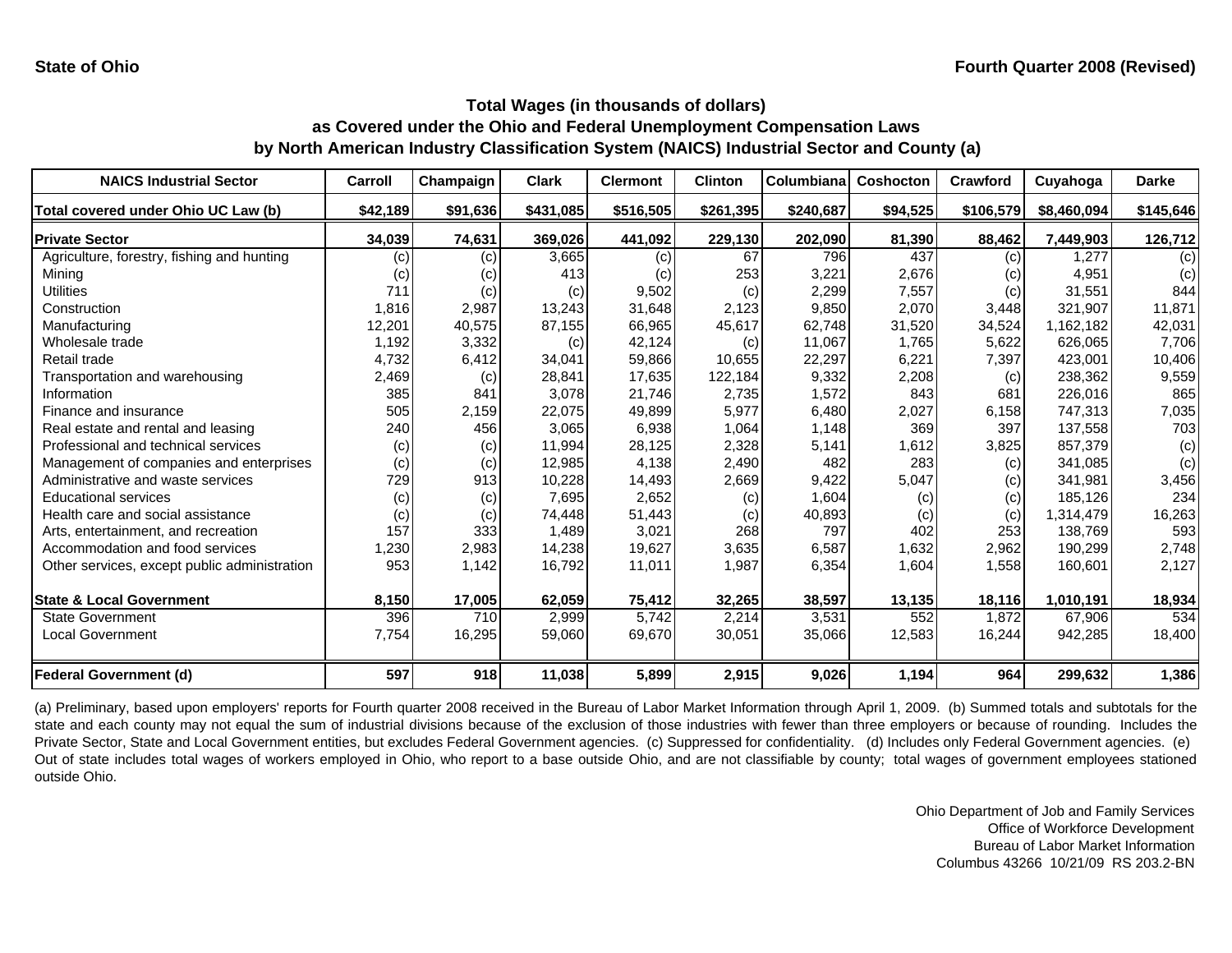| <b>NAICS Industrial Sector</b>               | <b>Defiance</b> | <b>Delaware</b> | <b>Erie</b> | <b>Fairfield</b> | <b>Fayette</b>   | <b>Franklin</b> | <b>Fulton</b> | <b>Gallia</b> | Geauga    | Greene    |
|----------------------------------------------|-----------------|-----------------|-------------|------------------|------------------|-----------------|---------------|---------------|-----------|-----------|
| Total covered under Ohio UC Law (b)          | \$149,717       | \$790,991       | \$310,361   | \$333,196        | \$89,536         | \$7,568,209     | \$164,943     | \$115,256     | \$321,815 | \$534,476 |
| <b>Private Sector</b>                        | 130,982         | 708,401         | 256,688     | 251,467          | 74,611           | 6,391,451       | 142,528       | 98,558        | 284,068   | 431,257   |
| Agriculture, forestry, fishing and hunting   | 305             | (c)             | (c)         | 405              | $\overline{224}$ | 2,871           | 1,346         | (c)           | (c)       | (c)       |
| Mining                                       |                 | (c)             | (c)         | 455              |                  | 4,220           |               | (c)           | (c)       | (c)       |
| Utilities                                    | 502             | 2,072           | (c)         | 3,210            | (c)              | 54,601          | (c)           | 14,315        |           | (c)       |
| Construction                                 | 5,116           | 32,101          | 9,668       | 20,765           | 3,205            | 316,831         | 9,693         | 17,089        | 24,518    | 21,582    |
| Manufacturing                                | 61,390          | 85,855          | 79,151      | 58,346           | 24,709           | 550,842         | 76,421        | 6,298         | 95,896    | 45,698    |
| Wholesale trade                              | 5,304           | 39,558          | 18,983      | 12,036           | (c)              | 433,894         | 8,707         | 1,396         | 27,205    | 16,312    |
| Retail trade                                 | 13,106          | 60,707          | 25,178      | 36,308           | 11,266           | 490,314         | 8,740         | 7,972         | 26,037    | 53,181    |
| Transportation and warehousing               | 3,294           | 29,162          | (c)         | 4,480            | (c)              | 432,938         | (c)           | 3,062         | 5,971     | (c)       |
| Information                                  | 2,475           | 12,485          | 2,692       | 2,331            | 552              | 241,481         | 938           | 713           | 1,531     | 17,817    |
| Finance and insurance                        | 6,353           | 68,837          | 6,888       | 7,197            | 3,655            | 653,246         | 3,354         | 5,449         | 8,720     | 15,792    |
| Real estate and rental and leasing           | 421             | 7.498           | 1,722       | 3,182            | 587              | 113,232         | 675           | 368           | 2.860     | 2,719     |
| Professional and technical services          | 2,920           | 220,552         | 8,080       | 10,819           | (c)              | 779,119         | (c)           | 855           | 14,169    | 130,410   |
| Management of companies and enterprises      | 1,234           | 14,085          | 900         | 4.111            | (c)              | 431,242         | (c)           | 0             | 4.902     | 3,864     |
| Administrative and waste services            | 2,329           | 21,410          | 6,801       | 22.131           | 1,097            | 421.038         | 3,304         | 1,491         | 13.666    | 17,646    |
| <b>Educational services</b>                  | (c)             | 11,752          | 1,289       | 1,958            | (c)              | 105,063         | (c)           | (c)           | 4,340     | 13,513    |
| Health care and social assistance            | (c)             | 49,006          | 51,245      | 39,580           | (c)              | 903,277         | (c)           | (c)           | 33,721    | 52,525    |
| Arts, entertainment, and recreation          | 293             | 9,835           | 13,352      | 1,355            | 173              | 55,738          | 1,132         | 98            | 2,330     | 2,050     |
| Accommodation and food services              | 4,026           | 28,725          | 16,484      | 13.797           | 3,508            | 227,011         | 2,737         | 2,961         | 6,739     | 23,713    |
| Other services, except public administration | 2,770           | 11,942          | 4,018       | 9,002            | 928              | 174,493         | 1,622         | 1,635         | 8,567     | 6,696     |
| <b>State &amp; Local Government</b>          | 18,734          | 82,591          | 53,672      | 81,728           | 14,926           | 1,176,757       | 22,414        | 16,698        | 37,747    | 103,219   |
| <b>State Government</b>                      | 1,383           | 9,956           | 11,841      | 8,084            | 561              | 573,978         | 1,942         | (c)           | 2,273     | (c)       |
| <b>Local Government</b>                      | 17,351          | 72,635          | 41,831      | 73,644           | 14,365           | 602,779         | 20,472        | (c)           | 35,474    | (c)       |
| <b>Federal Government (d)</b>                | 1,374           | 3,550           | 3,121       | 3,382            | 674              | 214,642         | 1,243         | 1,002         | 1,518     | 239,557   |

(a) Preliminary, based upon employers' reports for Fourth quarter 2008 received in the Bureau of Labor Market Information through April 1, 2009. (b) Summed totals and subtotals for the state and each county may not equal the sum of industrial divisions because of the exclusion of those industries with fewer than three employers or because of rounding. Includes the Private Sector, State and Local Government entities, but excludes Federal Government agencies. (c) Suppressed for confidentiality. (d) Includes only Federal Government agencies. (e) Out of state includes total wages of workers employed in Ohio, who report to <sup>a</sup> base outside Ohio, and are not classifiable by county; total wages of government employees stationed outside Ohio.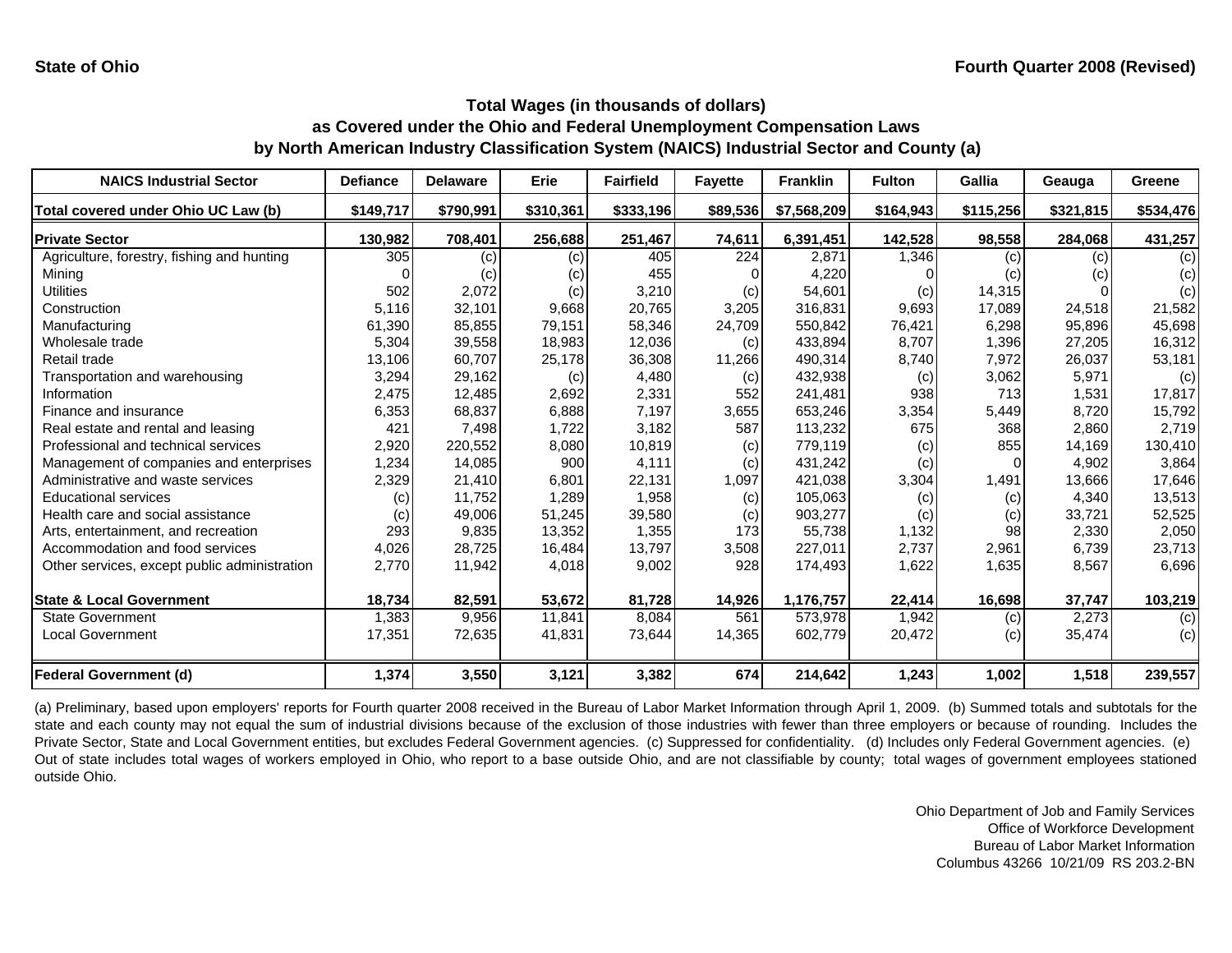| <b>NAICS Industrial Sector</b>               | <b>Guernsey</b> | <b>Hamilton</b> | <b>Hancock</b> | <b>Hardin</b> | <b>Harrison</b> | Henry     | Highland | <b>Hocking</b> | <b>Holmes</b> | <b>Huron</b> |
|----------------------------------------------|-----------------|-----------------|----------------|---------------|-----------------|-----------|----------|----------------|---------------|--------------|
| Total covered under Ohio UC Law (b)          | \$112,773       | \$6,396,903     | \$392,594      | \$67,362      | \$27,213        | \$103,844 | \$82,724 | \$50,980       | \$130,481     | \$193,083    |
| <b>Private Sector</b>                        | 93,028          | 5,877,992       | 359,819        | 55,072        | 21,801          | 85,992    | 59,319   | 33,527         | 116,494       | 169,737      |
| Agriculture, forestry, fishing and hunting   | 137             | 1.011           | 438            | 1,091         | 128             | (c)       | (c)      | 148            | 1.354         | (c)          |
| Mining                                       | 3,037           | 3,685           | (c)            |               | 5,651           | (c)       | (c)      | 1,622          | 1,672         | (c)          |
| <b>Utilities</b>                             | 744             | 23,296          | 1,902          | 772           | (c)             | (c)       | 993      | 49             | (c)           | (c)          |
| Construction                                 | 8,558           | 313,205         | (c)            | 1,041         | 989             | 6,574     | 2,567    | 2,566          | 15,081        | 21,962       |
| Manufacturing                                | 29,025          | 874,642         | 122,544        | 21,980        | 5,798           | 43,392    | 20,278   | 9,542          | 50,583        | 65,615       |
| Wholesale trade                              | 3,039           | 462,338         | 13,206         | 3,264         | 1,155           | (c)       | 1,640    | 941            | 5,249         | (c)          |
| Retail trade                                 | 9,618           | 307,802         | 30,082         | 4,844         | 1,425           | 6,079     | 8,348    | 4,823          | 11,587        | 10,567       |
| Transportation and warehousing               | 2,320           | 127,914         | 20,880         | 674           | (c)             | 8,193     | 2,027    | 560            | (c)           | 10,938       |
| Information                                  | 1,064           | 151,382         | 4,503          | 544           | 216             | 1,221     | 2,454    | 475            | 606           | 2,424        |
| Finance and insurance                        | 2,321           | 419,692         | 6,532          | 1,790         | 339             | 2,847     | 3,856    | 1,687          | 3,335         | 4,192        |
| Real estate and rental and leasing           | 558             | 76,665          | 3,069          | 329           | 393             | 519       | 342      | 381            | 157           | 680          |
| Professional and technical services          | (c)             | 694,038         | 16,315         | 770           | (c)             | 686       | (c)      | 662            | 3,114         | 4,117        |
| Management of companies and enterprises      | (c)             | 721,016         | 11,195         |               | (c)             |           | (c)      | $\Omega$       | 424           | 1,183        |
| Administrative and waste services            | 1,672           | 279,174         | 13,713         | 327           | (c)             | 916       | (c)      | 760            | 6,504         | 2,017        |
| <b>Educational services</b>                  | 190             | 87,539          | 9,142          | (c)           | (c)             | 227       | (c)      | (c)            | (c)           | (c)          |
| Health care and social assistance            | 19,578          | 1,004,977       | 47,243         | (c)           | (c)             | 8,942     | (c)      | (c)            | (c)           | (c)          |
| Arts, entertainment, and recreation          | 194             | 53,095          | 840            | 180           | 106             | 99        | 187      | 179            | 151           | 417          |
| Accommodation and food services              | 4,329           | 147,408         | 10,372         | 3,082         | 383             | 1,255     | 2,437    | 3,054          | 3,713         | 3,860        |
| Other services, except public administration | 1,957           | 129,112         | 6,112          | 822           | 223             | 1,466     | 979      | 1,094          | 1,253         | 3,307        |
| <b>State &amp; Local Government</b>          | 19,745          | 518,912         | 32,776         | 12,290        | 5,412           | 17,852    | 23,405   | 17,453         | 13,987        | 23,347       |
| <b>State Government</b>                      | 5,749           | (c)             | 2,596          | 422           | 376             | 529       | 1.178    | 4,685          | 430           | 982          |
| <b>Local Government</b>                      | 13,996          | (c)             | 30,180         | 11,868        | 5,036           | 17,323    | 22,227   | 12,768         | 13,557        | 22,365       |
| Federal Government (d)                       | 1,387           | 156,372         | 2,597          | 870           | 637             | 1,632     | 1,299    | 599            | 823           | 1,652        |

(a) Preliminary, based upon employers' reports for Fourth quarter 2008 received in the Bureau of Labor Market Information through April 1, 2009. (b) Summed totals and subtotals for the state and each county may not equal the sum of industrial divisions because of the exclusion of those industries with fewer than three employers or because of rounding. Includes the Private Sector, State and Local Government entities, but excludes Federal Government agencies. (c) Suppressed for confidentiality. (d) Includes only Federal Government agencies. (e) Out of state includes total wages of workers employed in Ohio, who report to <sup>a</sup> base outside Ohio, and are not classifiable by county; total wages of government employees stationed outside Ohio.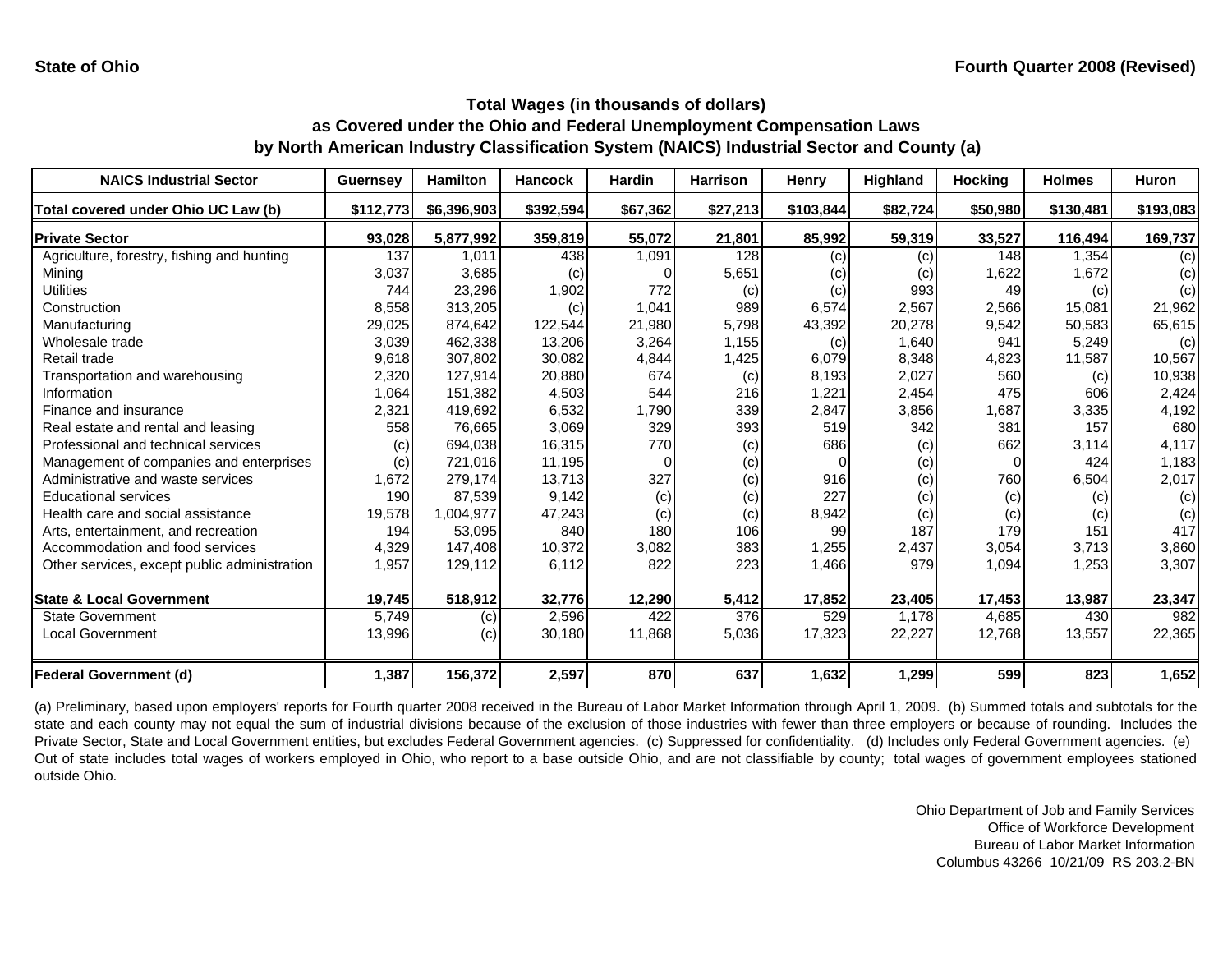| <b>NAICS Industrial Sector</b>               | <b>Jackson</b> | <b>Jefferson</b> | <b>Knox</b> | Lake      | Lawrence | Licking   | Logan     | Lorain    | Lucas       | <b>Madison</b> |
|----------------------------------------------|----------------|------------------|-------------|-----------|----------|-----------|-----------|-----------|-------------|----------------|
| Total covered under Ohio UC Law (b)          | \$87,738       | \$256,854        | \$183,072   | \$973,537 | \$94,930 | \$475,666 | \$230,141 | \$909,349 | \$2,102,405 | \$122,436      |
| <b>Private Sector</b>                        | 73,105         | 229,145          | 157,991     | 846,433   | 69,570   | 396,417   | 209,514   | 760,551   | 1,798,646   | 90,805         |
| Agriculture, forestry, fishing and hunting   | 422            | (c)              | 338         | 4,980     | (c)      | 2,631     | (c)       | 5,724     | (c)         | 959            |
| Mining                                       | 2,592          | (c)              | 1,190       | 4,626     | (c)      | 1,428     | (c)       | 244       | (c)         |                |
| Utilities                                    | (c)            | 20,036           | 670         | 36,572    | 1,242    | 2,907     | 430       | 6,415     | 11,681      | (c)            |
| Construction                                 | 4,851          | 55,700           | 9,128       | 46,810    | 9,794    | 32,104    | 6,078     | 49,179    | 137,037     | 4,332          |
| Manufacturing                                | 29,407         | 39,705           | 71,543      | 292,943   | (c)      | 90,407    | 126,042   | 259,628   | 302,895     | 32,197         |
| Wholesale trade                              | 1,757          | 7,901            | 4,012       | 68,790    | 1,824    | 19,137    | 5,738     | 37,963    | 100,650     | (c)            |
| Retail trade                                 | 7,839          | 16,978           | 12,928      | 87,713    | 11,778   | 46,979    | 9,597     | 74,270    | 151,837     | 10,430         |
| Transportation and warehousing               | (c)            | 11,281           | 956         | 7,353     | 9,276    | 21,656    | 14,683    | 17,385    | 80,321      | 9,100          |
| Information                                  | 663            | 5,254            | 3,086       | 7,482     | 1,020    | 5,725     | 982       | 8,694     | 34,493      | 583            |
| Finance and insurance                        | 2,791          | 3,315            | 3,609       | 23,543    | 2,253    | 26,531    | 2,710     | 19,866    | 84,955      | 1,523          |
| Real estate and rental and leasing           | 363            | 1,871            | 929         | 6.670     | 337      | 4,935     | 1,298     | 6.310     | 18.664      | 572            |
| Professional and technical services          | 686            | 4,820            | 2,511       | 48,996    | 2,329    | (c)       | (c)       | 39,203    | 142,384     | 8,026          |
| Management of companies and enterprises      | 918            | 1,378            | 789         | 16.289    | 1,561    | (c)       | (c)       | 14,454    | 88,607      | 285            |
| Administrative and waste services            | 3,592          | 5,804            | 2,800       | 34.078    | 2,918    | 14,599    | 9,945     | 33,703    | 78,868      | 4,326          |
| <b>Educational services</b>                  | 96             | (c)              | 13,280      | 10,791    | 178      | 11,759    | 81        | 22,033    | 32,146      | (c)            |
| Health care and social assistance            | 12,064         | (c)              | 22,776      | 96.461    | 12,971   | 54,734    | 17,300    | 120,465   | 414,093     | (c)            |
| Arts, entertainment, and recreation          | 75             | 646              | 574         | 4,477     | 103      | 2,970     | 733       | 3,620     | 13,516      | 110            |
| Accommodation and food services              | 2,514          | 5,024            | 4,095       | 26,925    | 3,176    | 15,619    | 2,946     | 24,309    | 57,379      | 2,559          |
| Other services, except public administration | 1,039          | 3,277            | 2,777       | 20,934    | 1,681    | 7,754     | 3,592     | 17,086    | 45,820      | 738            |
| <b>State &amp; Local Government</b>          | 14,633         | 27,709           | 25,080      | 127,104   | 25,359   | 79,249    | 20,627    | 148,798   | 303,759     | 31,630         |
| <b>State Government</b>                      | 2,160          | 1,147            | (c)         | 1,742     | 2,452    | 12,130    | 918       | 14,384    | 92,832      | 15,317         |
| <b>Local Government</b>                      | 12,473         | 26,562           | (c)         | 125,362   | 22,907   | 67,119    | 19,709    | 134,414   | 210,927     | 16,313         |
| <b>Federal Government (d)</b>                | 849            | 3,039            | 1,470       | 7,167     | 1,640    | 7,688     | 2,157     | 28,938    | 30,654      | 1,072          |

(a) Preliminary, based upon employers' reports for Fourth quarter 2008 received in the Bureau of Labor Market Information through April 1, 2009. (b) Summed totals and subtotals for the state and each county may not equal the sum of industrial divisions because of the exclusion of those industries with fewer than three employers or because of rounding. Includes the Private Sector, State and Local Government entities, but excludes Federal Government agencies. (c) Suppressed for confidentiality. (d) Includes only Federal Government agencies. (e) Out of state includes total wages of workers employed in Ohio, who report to <sup>a</sup> base outside Ohio, and are not classifiable by county; total wages of government employees stationed outside Ohio.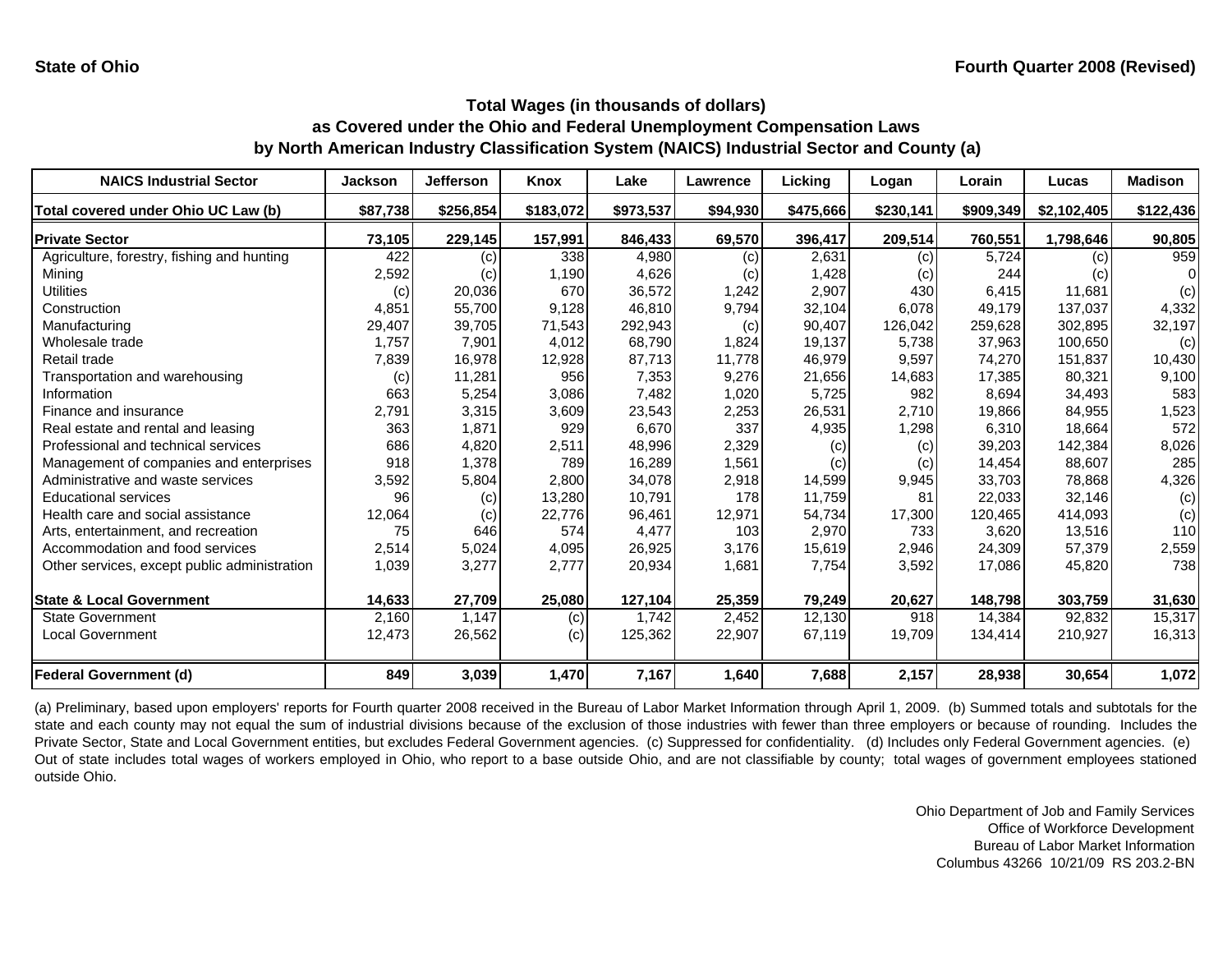| <b>NAICS Industrial Sector</b>               | <b>Mahoning</b> | <b>Marion</b> | <b>Medina</b> | <b>Meigs</b> | <b>Mercer</b> | <b>Miami</b> | <b>Monroe</b> | Montgomery  | Morgan   | <b>Morrow</b> |
|----------------------------------------------|-----------------|---------------|---------------|--------------|---------------|--------------|---------------|-------------|----------|---------------|
| Total covered under Ohio UC Law (b)          | \$859,509       | \$243,519     | \$541,184     | \$23,747     | \$154,038     | \$367,365    | \$33,936      | \$2,703,338 | \$18,052 | \$42,543      |
| <b>Private Sector</b>                        | 727,172         | 183,254       | 470,751       | 16,175       | 131,589       | 319,432      | 28,625        | 2,384,220   | 12,816   | 29,251        |
| Agriculture, forestry, fishing and hunting   | 1,434           | (c)           | 1,003         | 106          | (c)           | 1,023        | (c)           | (c)         | 108      | 89            |
| Mining                                       | 5,551           | (c)           | 890           | 1,668        | (c)           | 658          | 403           | (c)         | 140      | 408           |
| Utilities                                    | 7,371           | (c)           | (c)           | (c)          | (c)           | (c)          | (c)           | 17,224      | (c)      | (c)           |
| Construction                                 | 63,018          | 6,750         | 37,637        | 3,125        | 9,774         | 18,809       | 1,641         | 110,753     | 1,426    | 2,618         |
| Manufacturing                                | 104,929         | 76,065        | 111,033       | 861          | 56,191        | 121,316      | (c)           | 421,252     | 5,044    | 12,552        |
| Wholesale trade                              | 59,768          | 8,370         | (c)           | 649          | (c)           | 27,194       | 1,321         | 132,798     | (c)      | 878           |
| Retail trade                                 | 76,731          | 15,695        | 47,150        | 2,284        | 14,440        | 27,095       | 1,434         | 149,840     | 1,343    | 4,240         |
| Transportation and warehousing               | 37,116          | (c)           | 29,518        | (c)          | 10,039        | (c)          | (c)           | 78,826      | (c)      | (c)           |
| Information                                  | 20,846          | 10,485        | 4,976         | (c)          | 1,352         | 2,099        | (c)           | 157,423     | 209      | 431           |
| Finance and insurance                        | 32,068          | 5,302         | 12,242        | 1,125        | 5,956         | 9,280        | 3,512         | 131,455     | (c)      | 719           |
| Real estate and rental and leasing           | 7,396           | 1,551         | 4,000         | 41           | 682           | 2,815        | 19            | 32,366      | (c)      | 150           |
| Professional and technical services          | 42,079          | 3,384         | 26,450        | 256          | 3,080         | (c)          | (c)           | 206,264     | 191      | 598           |
| Management of companies and enterprises      | 10,170          | 1,953         | 46.778        | (c)          | 493           | (c)          |               | 95,933      |          | $\Omega$      |
| Administrative and waste services            | 45,117          | 5,227         | 22,717        | (c)          | 1,879         | 12,863       | 356           | 98.900      | 136      | 406           |
| <b>Educational services</b>                  | 8,100           | 436           | 1,834         | (c)          | 180           | 1,000        | 165           | 68,208      |          | (c)           |
| Health care and social assistance            | 157,855         | 29,997        | 57,236        | (c)          | 8,320         | 44,036       | 1,066         | 544,164     | 2,135    | (c)           |
| Arts, entertainment, and recreation          | 2,297           | 703           | 3,393         | (c)          | 453           | 977          | (c)           | 12,192      | (c)      | 157           |
| Accommodation and food services              | 26,982          | 5,491         | 15,155        | (c)          | 2,902         | 10,455       | (c)           | 71,965      | (c)      | 923           |
| Other services, except public administration | 18,345          | 3,484         | 9,382         | (c)          | 3,014         | 5,760        | 540           | 50,964      | 168      | 402           |
| <b>State &amp; Local Government</b>          | 132,337         | 60,266        | 70,433        | 7,573        | 22,450        | 47,934       | 5,311         | 319,118     | 5,236    | 13,292        |
| <b>State Government</b>                      | 37,760          | 17,240        | 1,728         | 440          | 1,325         | 1,914        | 387           | 21,808      | 613      | 1,014         |
| <b>Local Government</b>                      | 94,577          | 43,026        | 68,705        | 7,133        | 21,125        | 46,020       | 4,924         | 297,310     | 4,623    | 12,278        |
| <b>Federal Government (d)</b>                | 21,246          | 1,802         | 5,591         | 938          | 1,170         | 2,779        | 612           | 73,173      | 474      | 618           |

(a) Preliminary, based upon employers' reports for Fourth quarter 2008 received in the Bureau of Labor Market Information through April 1, 2009. (b) Summed totals and subtotals for the state and each county may not equal the sum of industrial divisions because of the exclusion of those industries with fewer than three employers or because of rounding. Includes the Private Sector, State and Local Government entities, but excludes Federal Government agencies. (c) Suppressed for confidentiality. (d) Includes only Federal Government agencies. (e) Out of state includes total wages of workers employed in Ohio, who report to <sup>a</sup> base outside Ohio, and are not classifiable by county; total wages of government employees stationed outside Ohio.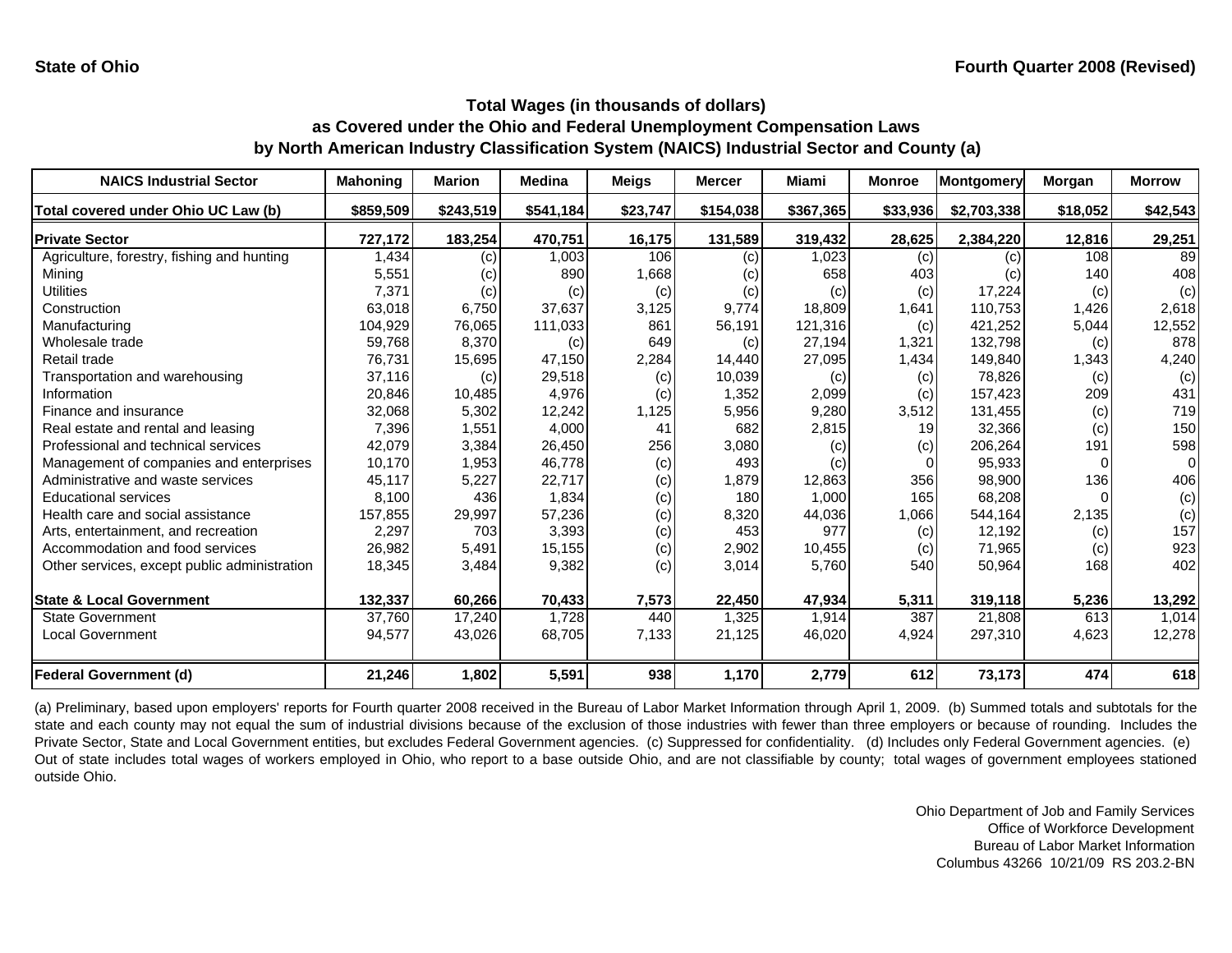| <b>NAICS Industrial Sector</b>               | <b>Muskingum</b> | <b>Noble</b> | <b>Ottawa</b> | <b>Paulding</b> | Perry    | Pickaway  | <b>Pike</b> | Portage   | <b>Preble</b> | Putnam   |
|----------------------------------------------|------------------|--------------|---------------|-----------------|----------|-----------|-------------|-----------|---------------|----------|
| Total covered under Ohio UC Law (b)          | \$282,278        | \$24,561     | \$120,274     | \$39,587        | \$49,125 | \$130,100 | \$91,788    | \$494,385 | \$92,148      | \$91,282 |
| <b>Private Sector</b>                        | 239,789          | 16,268       | 99,266        | 30,758          | 34,891   | 86,130    | 76,016      | 361,758   | 76,631        | 77,861   |
| Agriculture, forestry, fishing and hunting   | 81               | (c)          | 889           | (c)             | 104      | (c)       | (c)         | 1,006     | 441           | (c)      |
| Mining                                       | 6,078            | (c)          | 2,620         | (c)             | 2,831    | (c)       | (c)         | 5,341     | 338           | (c)      |
| Utilities                                    | 3,524            | 84           | (c)           | (c)             | 540      | 1,136     | (c)         | (c)       | (c)           | (c)      |
| Construction                                 | 8,964            | 1,068        | 4,121         | 2,406           | 8,270    | 6,947     | 9,013       | 21,814    | 3,528         | 9,224    |
| Manufacturing                                | 47,404           | 5,652        | 28,480        | 13,755          | 8,426    | 30,241    | 34,665      | 125,676   | 41,012        | 36,669   |
| Wholesale trade                              | 13,135           | 910          | (c)           | 2,090           | 845      | 5,883     | (c)         | 44.001    | 5,643         | (c)      |
| Retail trade                                 | 28,120           | 1,336        | 9,246         | 2,093           | 2,957    | 9,002     | 5,114       | 36,422    | 6,650         | 5,898    |
| Transportation and warehousing               | 9,349            | 524          | (c)           | (c)             | 308      | 1,906     | 1,000       | (c)       | (c)           | 3,475    |
| Information                                  | 4,255            | (c)          | 770           | 117             | 370      | 583       | 363         | 3,902     | 217           | 732      |
| Finance and insurance                        | 9,151            | (c)          | 3,614         | 1,037           | 1,470    | 2,695     | 1,658       | 6,554     | 2,270         | 3,168    |
| Real estate and rental and leasing           | 2,148            | (c)          | 919           | 101             | 65       | 606       | 183         | 4,115     | 359           | 180      |
| Professional and technical services          | 8,613            | 512          | (c)           | 414             | 953      | (c)       | (c)         | 16,467    | (c)           | 2,836    |
| Management of companies and enterprises      | 1,364            |              | (c)           |                 | (c)      | (c)       | (c)         | 9,759     | (c)           | $\Omega$ |
| Administrative and waste services            | 4,823            | (c)          | (c)           | 352             | (c)      | 3,708     | 6,307       | 9,720     | 1,600         | 1,586    |
| <b>Educational services</b>                  | 4,846            |              | (c)           | (c)             | (c)      | 33        | 151         | 5,430     | (c)           | 486      |
| Health care and social assistance            | 70,088           | 2,682        | (c)           | (c)             | (c)      | 14,833    | 8,976       | 32,079    | (c)           | 6,425    |
| Arts, entertainment, and recreation          | 1,271            | (c)          | 3,235         | (c)             | 88       | 617       | 30          | 3,007     | 103           | 323      |
| Accommodation and food services              | 9,756            | (c)          | 4,635         | (c)             | 919      | 2,899     | 1,791       | 13,936    | 2,011         | 1,580    |
| Other services, except public administration | 6,817            | 144          | 1,646         | 542             | 696      | 1,209     | 901         | 9,660     | 1,229         | 1,681    |
| <b>State &amp; Local Government</b>          | 42,489           | 8,293        | 21,007        | 8,830           | 14,233   | 43,970    | 15,772      | 132,627   | 15,516        | 13,421   |
| <b>State Government</b>                      | 3,496            | (c)          | 2,339         | 384             | 496      | 18,126    | 955         | (c)       | 787           | 755      |
| <b>Local Government</b>                      | 38,993           | (c)          | 18,668        | 8,446           | 13,737   | 25,844    | 14,817      | (c)       | 14,729        | 12,666   |
| <b>Federal Government (d)</b>                | 3,798            | 270          | 2,387         | 546             | 687      | 1,139     | 1,071       | 3,977     | 1,065         | 831      |

(a) Preliminary, based upon employers' reports for Fourth quarter 2008 received in the Bureau of Labor Market Information through April 1, 2009. (b) Summed totals and subtotals for the state and each county may not equal the sum of industrial divisions because of the exclusion of those industries with fewer than three employers or because of rounding. Includes the Private Sector, State and Local Government entities, but excludes Federal Government agencies. (c) Suppressed for confidentiality. (d) Includes only Federal Government agencies. (e) Out of state includes total wages of workers employed in Ohio, who report to <sup>a</sup> base outside Ohio, and are not classifiable by county; total wages of government employees stationed outside Ohio.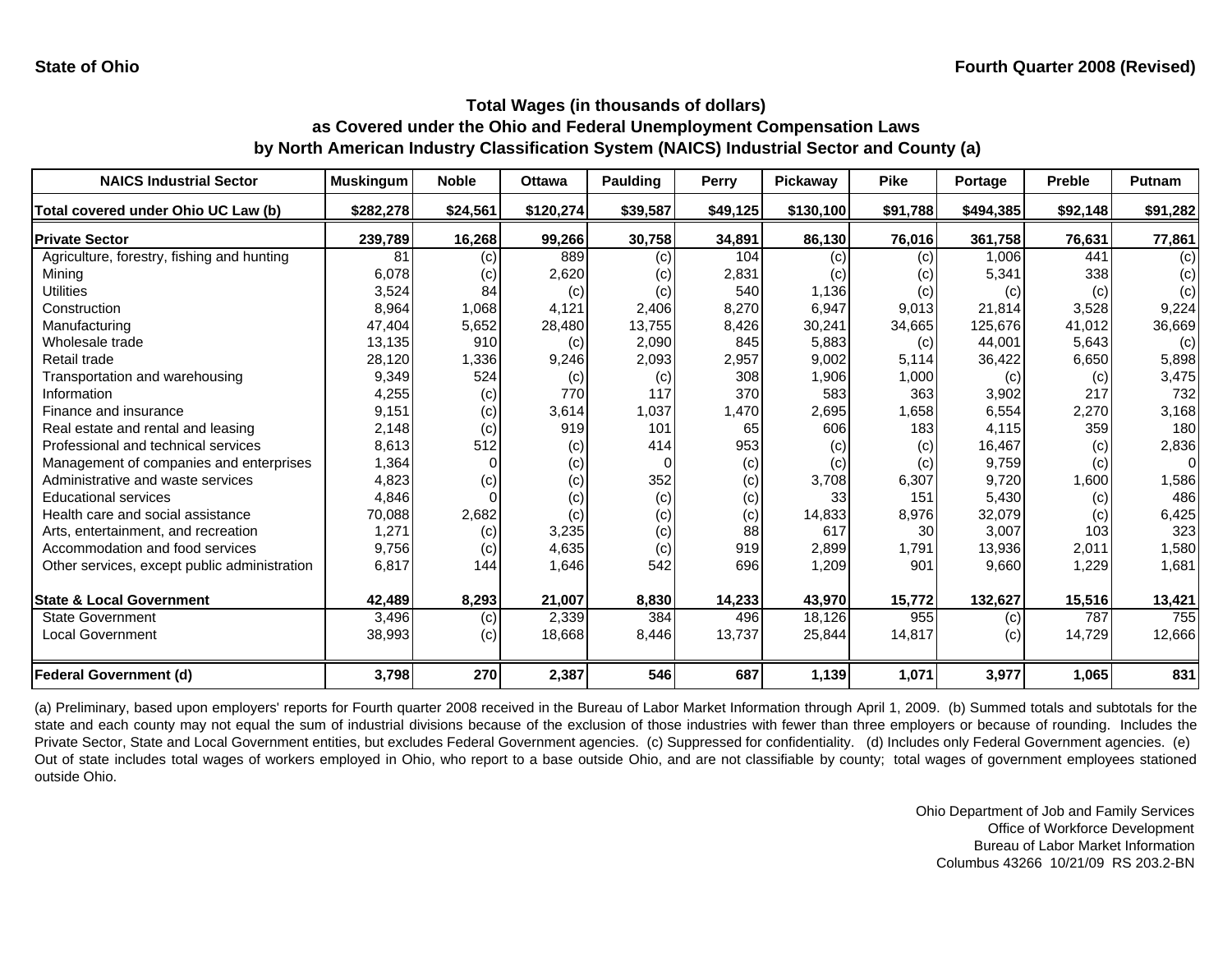| <b>NAICS Industrial Sector</b>               | <b>Richland</b> | <b>Ross</b> | <b>Sandusky</b> | <b>Scioto</b> | <b>Seneca</b> | <b>Shelby</b> | <b>Stark</b> | <b>Summit</b> | <b>Trumbull</b> | <b>Tuscarawas</b> |
|----------------------------------------------|-----------------|-------------|-----------------|---------------|---------------|---------------|--------------|---------------|-----------------|-------------------|
| Total covered under Ohio UC Law (b)          | \$482,663       | \$226,059   | \$214,427       | \$195,849     | \$164,534     | \$319,003     | \$1,453,389  | \$2,893,702   | \$732,388       | \$284,466         |
| <b>Private Sector</b>                        | 405,618         | 176,793     | 185,895         | 145,818       | 139,212       | 293,208       | 1,277,336    | 2,564,728     | 642,378         | 245,026           |
| Agriculture, forestry, fishing and hunting   | 712             | 317         | (c)             | (c)           | 725           | (c)           | 2,174        | 977           | 379             | 697               |
| Mining                                       | 241             | 215         | (c)             | (c)           | 1,262         | (c)           | 4,333        | 2,738         | 561             | 7,339             |
| Utilities                                    | (c)             | 2,716       | (c)             | 1,777         | 1,541         | (c)           | 8,245        | 24,938        | 3,456           | 930               |
| Construction                                 | 20,929          | 7,404       | 8,932           | 11,999        | 12,464        | 16,909        | 86,886       | 133,489       | 28.037          | 15,119            |
| Manufacturing                                | 143,639         | 49,550      | 91,995          | 18,777        | 51,379        | 184,888       | 361,580      | 433,908       | 265,624         | 79,468            |
| Wholesale trade                              | 21,471          | 6,281       | 7,546           | 3,135         | 5,798         | 18,361        | 81,418       | 221,622       | 26,961          | 13,343            |
| Retail trade                                 | 41,262          | 20,528      | 15,572          | 17,991        | 12,609        | 11,869        | 117,240      | 204,794       | 58,348          | 24,309            |
| Transportation and warehousing               | (c)             | 4,645       | (c)             | 3,860         | 3,509         | (c)           | 28,912       | 95,171        | 23,890          | 9,018             |
| Information                                  | 12,359          | 7,803       | 1,453           | 2,049         | (c)           | 2,435         | 19,174       | 53,462        | 8,240           | 3,694             |
| Finance and insurance                        | 11,692          | 4,763       | 4,466           | 4,956         | 5,614         | 3,426         | 66,711       | 121,026       | 15,701          | 7,345             |
| Real estate and rental and leasing           | 2,639           | 864         | 2,436           | 1,648         | (c)           | 1,157         | 10,303       | 23,520        | 8,334           | 2,023             |
| Professional and technical services          | 15,812          | (c)         | 3,203           | 7,479         | 3,174         | 5,297         | 52,521       | 221,570       | 14,041          | 15,127            |
| Management of companies and enterprises      | 1,552           | (c)         | 3,852           | 515           | 3,624         |               | 16,410       | 276,742       | 10,043          | 1,337             |
| Administrative and waste services            | 16,715          | 5,701       | 4,625           | 3,810         | 3,096         | 7,891         | 51,182       | 134,081       | 24,328          | 8,930             |
| <b>Educational services</b>                  | 2,220           | 713         | (c)             | 1,165         | 6,750         | (c)           | 21,230       | 25,730        | 3,102           | 763               |
| Health care and social assistance            | 74,898          | 47,612      | (c)             | 56,208        | 18,425        | (c)           | 266,148      | 458,336       | 120,571         | 37,936            |
| Arts, entertainment, and recreation          | 1,982           | 565         | 920             | 317           | 438           | 279           | 6,403        | 14,869        | 2,289           | 841               |
| Accommodation and food services              | 13,726          | 7,641       | 5,762           | 6,885         | 3,556         | 3,960         | 43,409       | 65,975        | 18,237          | 9,602             |
| Other services, except public administration | 8,211           | 2,519       | 4,031           | 2,849         | 2,962         | 4,392         | 33,060       | 51,780        | 10,237          | 7,205             |
| <b>State &amp; Local Government</b>          | 77,045          | 49,266      | 28,532          | 50,031        | 25,323        | 25,795        | 176,053      | 328,974       | 90,009          | 39,439            |
| <b>State Government</b>                      | 19.774          | 18,255      | 1,399           | 19,904        | 5,040         | 3,410         | 18.626       | 67,154        | 9,577           | 5,053             |
| <b>Local Government</b>                      | 57,271          | 31,011      | 27,133          | 30,127        | 20,283        | 22,385        | 157,427      | 261,820       | 80,432          | 34,386            |
| <b>Federal Government (d)</b>                | 9,623           | 28,363      | 1,583           | 2,219         | 1,688         | 1,113         | 16,650       | 31,772        | 6,721           | 2,701             |

(a) Preliminary, based upon employers' reports for Fourth quarter 2008 received in the Bureau of Labor Market Information through April 1, 2009. (b) Summed totals and subtotals for the state and each county may not equal the sum of industrial divisions because of the exclusion of those industries with fewer than three employers or because of rounding. Includes the Private Sector, State and Local Government entities, but excludes Federal Government agencies. (c) Suppressed for confidentiality. (d) Includes only Federal Government agencies. (e) Out of state includes total wages of workers employed in Ohio, who report to <sup>a</sup> base outside Ohio, and are not classifiable by county; total wages of government employees stationed outside Ohio.